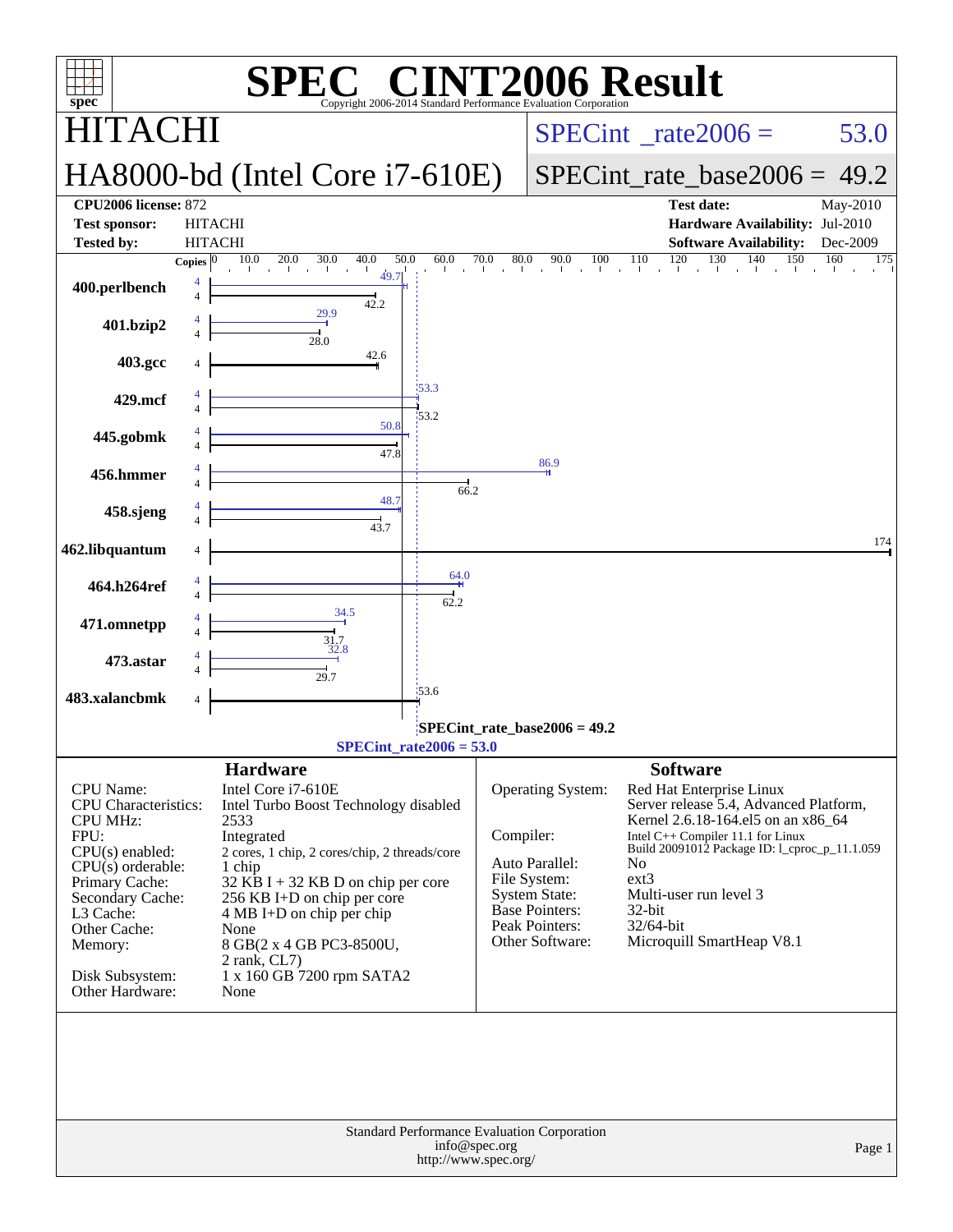

## HITACHI

## HA8000-bd (Intel Core i7-610E)

 $SPECTnt_rate2006 = 53.0$ 

#### [SPECint\\_rate\\_base2006 =](http://www.spec.org/auto/cpu2006/Docs/result-fields.html#SPECintratebase2006) 49.2

**[CPU2006 license:](http://www.spec.org/auto/cpu2006/Docs/result-fields.html#CPU2006license)** 872 **[Test date:](http://www.spec.org/auto/cpu2006/Docs/result-fields.html#Testdate)** May-2010 **[Test sponsor:](http://www.spec.org/auto/cpu2006/Docs/result-fields.html#Testsponsor)** HITACHI **[Hardware Availability:](http://www.spec.org/auto/cpu2006/Docs/result-fields.html#HardwareAvailability)** Jul-2010 **[Tested by:](http://www.spec.org/auto/cpu2006/Docs/result-fields.html#Testedby)** HITACHI **[Software Availability:](http://www.spec.org/auto/cpu2006/Docs/result-fields.html#SoftwareAvailability)** Dec-2009

#### **[Results Table](http://www.spec.org/auto/cpu2006/Docs/result-fields.html#ResultsTable)**

|                    | <b>Base</b>   |                |       |                                                                                                          |       |                |       | <b>Peak</b>   |                |              |                |              |                |              |
|--------------------|---------------|----------------|-------|----------------------------------------------------------------------------------------------------------|-------|----------------|-------|---------------|----------------|--------------|----------------|--------------|----------------|--------------|
| <b>Benchmark</b>   | <b>Copies</b> | <b>Seconds</b> | Ratio | <b>Seconds</b>                                                                                           | Ratio | <b>Seconds</b> | Ratio | <b>Copies</b> | <b>Seconds</b> | <b>Ratio</b> | <b>Seconds</b> | <b>Ratio</b> | <b>Seconds</b> | <b>Ratio</b> |
| 400.perlbench      |               | 924            | 42.3  | 926                                                                                                      | 42.2  | 926            | 42.2  |               | 787            | 49.7         | 797            | 49.1         | 776            | 50.4         |
| 401.bzip2          |               | 1385           | 27.9  | 1381                                                                                                     | 28.0  | 1371           | 28.2  |               | 1292           | 29.9         | 1292           | 29.9         | 1284           | 30.1         |
| $403.\mathrm{gcc}$ |               | 749            | 43.0  | 756                                                                                                      | 42.6  | 757            | 42.5  |               | 749            | 43.0         | 756            | 42.6         | 757            | 42.5         |
| $429$ .mcf         |               | 685            | 53.2  | 685                                                                                                      | 53.2  | 683            | 53.4  |               | 684            | 53.3         | 683            | 53.4         | 685            | 53.3         |
| 445.gobmk          |               | 878            | 47.8  | 879                                                                                                      | 47.7  | 879            | 47.8  |               | 826            | 50.8         | 827            | 50.8         | 827            | 50.8         |
| 456.hmmer          |               | 563            | 66.3  | 564                                                                                                      | 66.2  | 565            | 66.1  |               | 433            | 86.3         | 429            | 87.0         | 429            | 86.9         |
| $458$ .sjeng       |               | 1106           | 43.7  | 1108                                                                                                     | 43.7  | 1108           | 43.7  |               | 1002           | 48.3         | 994            | 48.7         | 994            | 48.7         |
| 462.libquantum     |               | 476            | 174   | 475                                                                                                      | 174   | 476            | 174   |               | 476            | 174          | 475            | 174          | 476            | 174          |
| 464.h264ref        |               | 1424           | 62.1  | 1417                                                                                                     | 62.4  | 1423           | 62.2  |               | 1384           | 64.0         | 1389           | 63.7         | 1366           | 64.8         |
| 471.omnetpp        |               | 786            | 31.8  | 789                                                                                                      | 31.7  | 788            | 31.7  |               | 723            | 34.6         | 725            | 34.5         | 725            | 34.5         |
| 473.astar          |               | 945            | 29.7  | 945                                                                                                      | 29.7  | 943            | 29.8  |               | 857            | 32.8         | 856            | 32.8         | 859            | 32.7         |
| 483.xalancbmk      |               | 514            | 53.7  | 516                                                                                                      | 53.5  | 515            | 53.6  |               | 514            | 53.7         | 516            | 53.5         | 515            | 53.6         |
|                    |               |                |       | Results appear in the order in which they were run. Bold underlined text indicates a median measurement. |       |                |       |               |                |              |                |              |                |              |

#### **[Submit Notes](http://www.spec.org/auto/cpu2006/Docs/result-fields.html#SubmitNotes)**

The config file option 'submit' was used. '/usr/bin/numactl' used to bind processes to CPUs

#### **[Operating System Notes](http://www.spec.org/auto/cpu2006/Docs/result-fields.html#OperatingSystemNotes)**

'ulimit -s unlimited' was used to set the stacksize to unlimited prior to run

#### **[Base Compiler Invocation](http://www.spec.org/auto/cpu2006/Docs/result-fields.html#BaseCompilerInvocation)**

[C benchmarks](http://www.spec.org/auto/cpu2006/Docs/result-fields.html#Cbenchmarks): [icc -m32](http://www.spec.org/cpu2006/results/res2010q3/cpu2006-20100608-11622.flags.html#user_CCbase_intel_icc_32bit_a6a621f8d50482236b970c6ac5f55f93)

[C++ benchmarks:](http://www.spec.org/auto/cpu2006/Docs/result-fields.html#CXXbenchmarks) [icpc -m32](http://www.spec.org/cpu2006/results/res2010q3/cpu2006-20100608-11622.flags.html#user_CXXbase_intel_icpc_32bit_4e5a5ef1a53fd332b3c49e69c3330699)

#### **[Base Portability Flags](http://www.spec.org/auto/cpu2006/Docs/result-fields.html#BasePortabilityFlags)**

 400.perlbench: [-DSPEC\\_CPU\\_LINUX\\_IA32](http://www.spec.org/cpu2006/results/res2010q3/cpu2006-20100608-11622.flags.html#b400.perlbench_baseCPORTABILITY_DSPEC_CPU_LINUX_IA32) 462.libquantum: [-DSPEC\\_CPU\\_LINUX](http://www.spec.org/cpu2006/results/res2010q3/cpu2006-20100608-11622.flags.html#b462.libquantum_baseCPORTABILITY_DSPEC_CPU_LINUX) 483.xalancbmk: [-DSPEC\\_CPU\\_LINUX](http://www.spec.org/cpu2006/results/res2010q3/cpu2006-20100608-11622.flags.html#b483.xalancbmk_baseCXXPORTABILITY_DSPEC_CPU_LINUX)

> Standard Performance Evaluation Corporation [info@spec.org](mailto:info@spec.org) <http://www.spec.org/>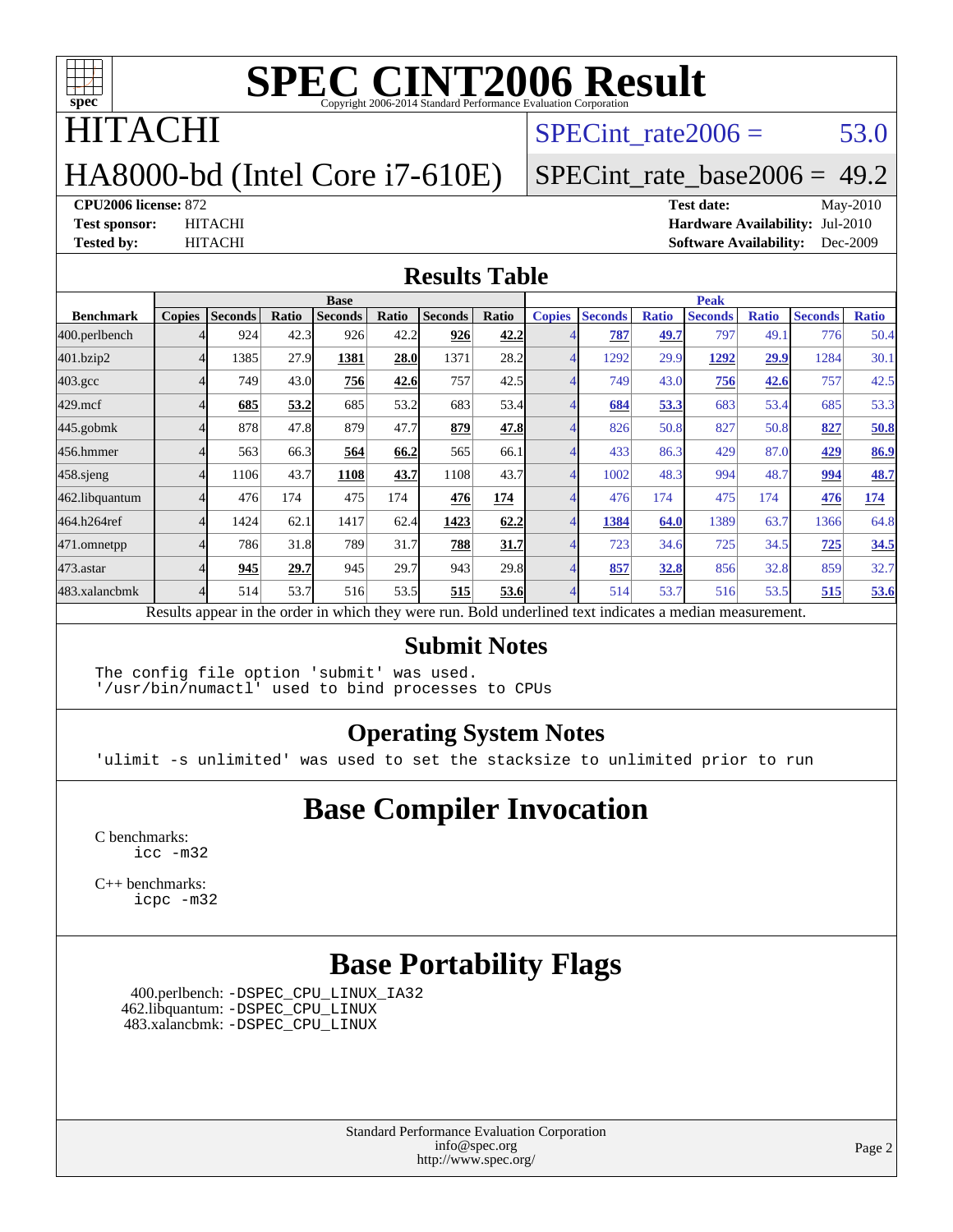

## **ITACHI**

SPECint rate $2006 = 53.0$ 

HA8000-bd (Intel Core i7-610E)

[SPECint\\_rate\\_base2006 =](http://www.spec.org/auto/cpu2006/Docs/result-fields.html#SPECintratebase2006) 49.2

**[CPU2006 license:](http://www.spec.org/auto/cpu2006/Docs/result-fields.html#CPU2006license)** 872 **[Test date:](http://www.spec.org/auto/cpu2006/Docs/result-fields.html#Testdate)** May-2010 **[Test sponsor:](http://www.spec.org/auto/cpu2006/Docs/result-fields.html#Testsponsor)** HITACHI **[Hardware Availability:](http://www.spec.org/auto/cpu2006/Docs/result-fields.html#HardwareAvailability)** Jul-2010 **[Tested by:](http://www.spec.org/auto/cpu2006/Docs/result-fields.html#Testedby)** HITACHI **[Software Availability:](http://www.spec.org/auto/cpu2006/Docs/result-fields.html#SoftwareAvailability)** Dec-2009

#### **[Base Optimization Flags](http://www.spec.org/auto/cpu2006/Docs/result-fields.html#BaseOptimizationFlags)**

[C benchmarks](http://www.spec.org/auto/cpu2006/Docs/result-fields.html#Cbenchmarks):

[-xSSE4.2](http://www.spec.org/cpu2006/results/res2010q3/cpu2006-20100608-11622.flags.html#user_CCbase_f-xSSE42_f91528193cf0b216347adb8b939d4107) [-ipo](http://www.spec.org/cpu2006/results/res2010q3/cpu2006-20100608-11622.flags.html#user_CCbase_f-ipo) [-O3](http://www.spec.org/cpu2006/results/res2010q3/cpu2006-20100608-11622.flags.html#user_CCbase_f-O3) [-no-prec-div](http://www.spec.org/cpu2006/results/res2010q3/cpu2006-20100608-11622.flags.html#user_CCbase_f-no-prec-div) [-static](http://www.spec.org/cpu2006/results/res2010q3/cpu2006-20100608-11622.flags.html#user_CCbase_f-static) [-opt-prefetch](http://www.spec.org/cpu2006/results/res2010q3/cpu2006-20100608-11622.flags.html#user_CCbase_f-opt-prefetch)

[C++ benchmarks:](http://www.spec.org/auto/cpu2006/Docs/result-fields.html#CXXbenchmarks)

[-xSSE4.2](http://www.spec.org/cpu2006/results/res2010q3/cpu2006-20100608-11622.flags.html#user_CXXbase_f-xSSE42_f91528193cf0b216347adb8b939d4107) [-ipo](http://www.spec.org/cpu2006/results/res2010q3/cpu2006-20100608-11622.flags.html#user_CXXbase_f-ipo) [-O3](http://www.spec.org/cpu2006/results/res2010q3/cpu2006-20100608-11622.flags.html#user_CXXbase_f-O3) [-no-prec-div](http://www.spec.org/cpu2006/results/res2010q3/cpu2006-20100608-11622.flags.html#user_CXXbase_f-no-prec-div) [-opt-prefetch](http://www.spec.org/cpu2006/results/res2010q3/cpu2006-20100608-11622.flags.html#user_CXXbase_f-opt-prefetch) [-Wl,-z,muldefs](http://www.spec.org/cpu2006/results/res2010q3/cpu2006-20100608-11622.flags.html#user_CXXbase_link_force_multiple1_74079c344b956b9658436fd1b6dd3a8a) [-L/home/bsc/smartheap/lib -lsmartheap](http://www.spec.org/cpu2006/results/res2010q3/cpu2006-20100608-11622.flags.html#user_CXXbase_SmartHeap_9f0954739f7704b2e81d8beae675b87f)

#### **[Base Other Flags](http://www.spec.org/auto/cpu2006/Docs/result-fields.html#BaseOtherFlags)**

[C benchmarks](http://www.spec.org/auto/cpu2006/Docs/result-fields.html#Cbenchmarks):

403.gcc: [-Dalloca=\\_alloca](http://www.spec.org/cpu2006/results/res2010q3/cpu2006-20100608-11622.flags.html#b403.gcc_baseEXTRA_CFLAGS_Dalloca_be3056838c12de2578596ca5467af7f3)

## **[Peak Compiler Invocation](http://www.spec.org/auto/cpu2006/Docs/result-fields.html#PeakCompilerInvocation)**

[C benchmarks \(except as noted below\)](http://www.spec.org/auto/cpu2006/Docs/result-fields.html#Cbenchmarksexceptasnotedbelow): [icc -m32](http://www.spec.org/cpu2006/results/res2010q3/cpu2006-20100608-11622.flags.html#user_CCpeak_intel_icc_32bit_a6a621f8d50482236b970c6ac5f55f93)

401.bzip2: [icc -m64](http://www.spec.org/cpu2006/results/res2010q3/cpu2006-20100608-11622.flags.html#user_peakCCLD401_bzip2_intel_icc_64bit_bda6cc9af1fdbb0edc3795bac97ada53)

456.hmmer: [icc -m64](http://www.spec.org/cpu2006/results/res2010q3/cpu2006-20100608-11622.flags.html#user_peakCCLD456_hmmer_intel_icc_64bit_bda6cc9af1fdbb0edc3795bac97ada53)

458.sjeng: [icc -m64](http://www.spec.org/cpu2006/results/res2010q3/cpu2006-20100608-11622.flags.html#user_peakCCLD458_sjeng_intel_icc_64bit_bda6cc9af1fdbb0edc3795bac97ada53)

[C++ benchmarks \(except as noted below\):](http://www.spec.org/auto/cpu2006/Docs/result-fields.html#CXXbenchmarksexceptasnotedbelow) [icpc -m32](http://www.spec.org/cpu2006/results/res2010q3/cpu2006-20100608-11622.flags.html#user_CXXpeak_intel_icpc_32bit_4e5a5ef1a53fd332b3c49e69c3330699)

473.astar: [icpc -m64](http://www.spec.org/cpu2006/results/res2010q3/cpu2006-20100608-11622.flags.html#user_peakCXXLD473_astar_intel_icpc_64bit_fc66a5337ce925472a5c54ad6a0de310)

## **[Peak Portability Flags](http://www.spec.org/auto/cpu2006/Docs/result-fields.html#PeakPortabilityFlags)**

 400.perlbench: [-DSPEC\\_CPU\\_LINUX\\_IA32](http://www.spec.org/cpu2006/results/res2010q3/cpu2006-20100608-11622.flags.html#b400.perlbench_peakCPORTABILITY_DSPEC_CPU_LINUX_IA32) 401.bzip2: [-DSPEC\\_CPU\\_LP64](http://www.spec.org/cpu2006/results/res2010q3/cpu2006-20100608-11622.flags.html#suite_peakCPORTABILITY401_bzip2_DSPEC_CPU_LP64) 456.hmmer: [-DSPEC\\_CPU\\_LP64](http://www.spec.org/cpu2006/results/res2010q3/cpu2006-20100608-11622.flags.html#suite_peakCPORTABILITY456_hmmer_DSPEC_CPU_LP64) 458.sjeng: [-DSPEC\\_CPU\\_LP64](http://www.spec.org/cpu2006/results/res2010q3/cpu2006-20100608-11622.flags.html#suite_peakCPORTABILITY458_sjeng_DSPEC_CPU_LP64) 462.libquantum: [-DSPEC\\_CPU\\_LINUX](http://www.spec.org/cpu2006/results/res2010q3/cpu2006-20100608-11622.flags.html#b462.libquantum_peakCPORTABILITY_DSPEC_CPU_LINUX) 473.astar: [-DSPEC\\_CPU\\_LP64](http://www.spec.org/cpu2006/results/res2010q3/cpu2006-20100608-11622.flags.html#suite_peakCXXPORTABILITY473_astar_DSPEC_CPU_LP64) 483.xalancbmk: [-DSPEC\\_CPU\\_LINUX](http://www.spec.org/cpu2006/results/res2010q3/cpu2006-20100608-11622.flags.html#b483.xalancbmk_peakCXXPORTABILITY_DSPEC_CPU_LINUX)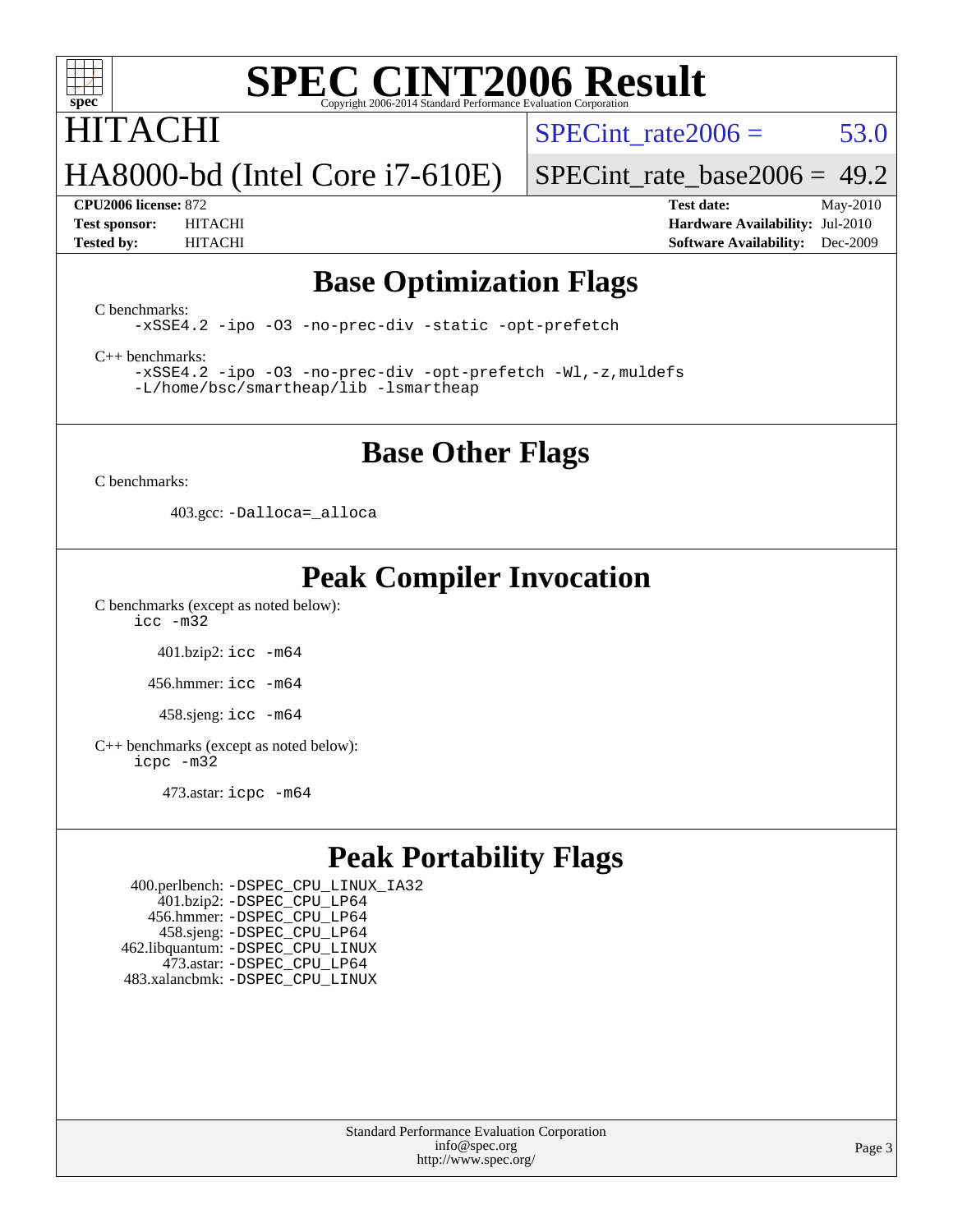

## **TACHI** HA8000-bd (Intel Core i7-610E)

SPECint rate $2006 = 53.0$ 

[SPECint\\_rate\\_base2006 =](http://www.spec.org/auto/cpu2006/Docs/result-fields.html#SPECintratebase2006) 49.2

**[CPU2006 license:](http://www.spec.org/auto/cpu2006/Docs/result-fields.html#CPU2006license)** 872 **[Test date:](http://www.spec.org/auto/cpu2006/Docs/result-fields.html#Testdate)** May-2010 **[Test sponsor:](http://www.spec.org/auto/cpu2006/Docs/result-fields.html#Testsponsor)** HITACHI **[Hardware Availability:](http://www.spec.org/auto/cpu2006/Docs/result-fields.html#HardwareAvailability)** Jul-2010 **[Tested by:](http://www.spec.org/auto/cpu2006/Docs/result-fields.html#Testedby)** HITACHI **[Software Availability:](http://www.spec.org/auto/cpu2006/Docs/result-fields.html#SoftwareAvailability)** Dec-2009

#### **[Peak Optimization Flags](http://www.spec.org/auto/cpu2006/Docs/result-fields.html#PeakOptimizationFlags)**

#### [C benchmarks](http://www.spec.org/auto/cpu2006/Docs/result-fields.html#Cbenchmarks):

 400.perlbench: [-xSSE4.2](http://www.spec.org/cpu2006/results/res2010q3/cpu2006-20100608-11622.flags.html#user_peakPASS2_CFLAGSPASS2_LDCFLAGS400_perlbench_f-xSSE42_f91528193cf0b216347adb8b939d4107)(pass 2) [-prof-gen](http://www.spec.org/cpu2006/results/res2010q3/cpu2006-20100608-11622.flags.html#user_peakPASS1_CFLAGSPASS1_LDCFLAGS400_perlbench_prof_gen_e43856698f6ca7b7e442dfd80e94a8fc)(pass 1) [-ipo](http://www.spec.org/cpu2006/results/res2010q3/cpu2006-20100608-11622.flags.html#user_peakPASS2_CFLAGSPASS2_LDCFLAGS400_perlbench_f-ipo)(pass 2) [-O3](http://www.spec.org/cpu2006/results/res2010q3/cpu2006-20100608-11622.flags.html#user_peakPASS2_CFLAGSPASS2_LDCFLAGS400_perlbench_f-O3)(pass 2) [-no-prec-div](http://www.spec.org/cpu2006/results/res2010q3/cpu2006-20100608-11622.flags.html#user_peakPASS2_CFLAGSPASS2_LDCFLAGS400_perlbench_f-no-prec-div)(pass 2) [-static](http://www.spec.org/cpu2006/results/res2010q3/cpu2006-20100608-11622.flags.html#user_peakPASS2_CFLAGSPASS2_LDCFLAGS400_perlbench_f-static)(pass 2) [-prof-use](http://www.spec.org/cpu2006/results/res2010q3/cpu2006-20100608-11622.flags.html#user_peakPASS2_CFLAGSPASS2_LDCFLAGS400_perlbench_prof_use_bccf7792157ff70d64e32fe3e1250b55)(pass 2) [-ansi-alias](http://www.spec.org/cpu2006/results/res2010q3/cpu2006-20100608-11622.flags.html#user_peakCOPTIMIZE400_perlbench_f-ansi-alias)  $401.bzip2: -xSSE4.2(pass 2) -prof-gen(pass 1) -ipo(pass 2)$  $401.bzip2: -xSSE4.2(pass 2) -prof-gen(pass 1) -ipo(pass 2)$  $401.bzip2: -xSSE4.2(pass 2) -prof-gen(pass 1) -ipo(pass 2)$  $401.bzip2: -xSSE4.2(pass 2) -prof-gen(pass 1) -ipo(pass 2)$  $401.bzip2: -xSSE4.2(pass 2) -prof-gen(pass 1) -ipo(pass 2)$  $401.bzip2: -xSSE4.2(pass 2) -prof-gen(pass 1) -ipo(pass 2)$  $401.bzip2: -xSSE4.2(pass 2) -prof-gen(pass 1) -ipo(pass 2)$ [-O3](http://www.spec.org/cpu2006/results/res2010q3/cpu2006-20100608-11622.flags.html#user_peakPASS2_CFLAGSPASS2_LDCFLAGS401_bzip2_f-O3)(pass 2) [-no-prec-div](http://www.spec.org/cpu2006/results/res2010q3/cpu2006-20100608-11622.flags.html#user_peakPASS2_CFLAGSPASS2_LDCFLAGS401_bzip2_f-no-prec-div)(pass 2) [-static](http://www.spec.org/cpu2006/results/res2010q3/cpu2006-20100608-11622.flags.html#user_peakPASS2_CFLAGSPASS2_LDCFLAGS401_bzip2_f-static)(pass 2) [-prof-use](http://www.spec.org/cpu2006/results/res2010q3/cpu2006-20100608-11622.flags.html#user_peakPASS2_CFLAGSPASS2_LDCFLAGS401_bzip2_prof_use_bccf7792157ff70d64e32fe3e1250b55)(pass 2) [-opt-prefetch](http://www.spec.org/cpu2006/results/res2010q3/cpu2006-20100608-11622.flags.html#user_peakCOPTIMIZE401_bzip2_f-opt-prefetch) [-ansi-alias](http://www.spec.org/cpu2006/results/res2010q3/cpu2006-20100608-11622.flags.html#user_peakCOPTIMIZE401_bzip2_f-ansi-alias) [-auto-ilp32](http://www.spec.org/cpu2006/results/res2010q3/cpu2006-20100608-11622.flags.html#user_peakCOPTIMIZE401_bzip2_f-auto-ilp32)  $403.\text{gcc: basepeak}$  = yes 429.mcf: [-xSSE4.2](http://www.spec.org/cpu2006/results/res2010q3/cpu2006-20100608-11622.flags.html#user_peakCOPTIMIZE429_mcf_f-xSSE42_f91528193cf0b216347adb8b939d4107) [-ipo](http://www.spec.org/cpu2006/results/res2010q3/cpu2006-20100608-11622.flags.html#user_peakCOPTIMIZE429_mcf_f-ipo) [-O3](http://www.spec.org/cpu2006/results/res2010q3/cpu2006-20100608-11622.flags.html#user_peakCOPTIMIZE429_mcf_f-O3) [-no-prec-div](http://www.spec.org/cpu2006/results/res2010q3/cpu2006-20100608-11622.flags.html#user_peakCOPTIMIZE429_mcf_f-no-prec-div) [-static](http://www.spec.org/cpu2006/results/res2010q3/cpu2006-20100608-11622.flags.html#user_peakCOPTIMIZE429_mcf_f-static) [-opt-prefetch](http://www.spec.org/cpu2006/results/res2010q3/cpu2006-20100608-11622.flags.html#user_peakCOPTIMIZE429_mcf_f-opt-prefetch) 445.gobmk: [-xSSE4.2](http://www.spec.org/cpu2006/results/res2010q3/cpu2006-20100608-11622.flags.html#user_peakPASS2_CFLAGSPASS2_LDCFLAGS445_gobmk_f-xSSE42_f91528193cf0b216347adb8b939d4107)(pass 2) [-prof-gen](http://www.spec.org/cpu2006/results/res2010q3/cpu2006-20100608-11622.flags.html#user_peakPASS1_CFLAGSPASS1_LDCFLAGS445_gobmk_prof_gen_e43856698f6ca7b7e442dfd80e94a8fc)(pass 1) [-prof-use](http://www.spec.org/cpu2006/results/res2010q3/cpu2006-20100608-11622.flags.html#user_peakPASS2_CFLAGSPASS2_LDCFLAGS445_gobmk_prof_use_bccf7792157ff70d64e32fe3e1250b55)(pass 2) [-O2](http://www.spec.org/cpu2006/results/res2010q3/cpu2006-20100608-11622.flags.html#user_peakCOPTIMIZE445_gobmk_f-O2) [-ipo](http://www.spec.org/cpu2006/results/res2010q3/cpu2006-20100608-11622.flags.html#user_peakCOPTIMIZE445_gobmk_f-ipo) [-no-prec-div](http://www.spec.org/cpu2006/results/res2010q3/cpu2006-20100608-11622.flags.html#user_peakCOPTIMIZE445_gobmk_f-no-prec-div) [-ansi-alias](http://www.spec.org/cpu2006/results/res2010q3/cpu2006-20100608-11622.flags.html#user_peakCOPTIMIZE445_gobmk_f-ansi-alias) 456.hmmer: [-xSSE4.2](http://www.spec.org/cpu2006/results/res2010q3/cpu2006-20100608-11622.flags.html#user_peakCOPTIMIZE456_hmmer_f-xSSE42_f91528193cf0b216347adb8b939d4107) [-ipo](http://www.spec.org/cpu2006/results/res2010q3/cpu2006-20100608-11622.flags.html#user_peakCOPTIMIZE456_hmmer_f-ipo) [-O3](http://www.spec.org/cpu2006/results/res2010q3/cpu2006-20100608-11622.flags.html#user_peakCOPTIMIZE456_hmmer_f-O3) [-no-prec-div](http://www.spec.org/cpu2006/results/res2010q3/cpu2006-20100608-11622.flags.html#user_peakCOPTIMIZE456_hmmer_f-no-prec-div) [-static](http://www.spec.org/cpu2006/results/res2010q3/cpu2006-20100608-11622.flags.html#user_peakCOPTIMIZE456_hmmer_f-static) [-unroll2](http://www.spec.org/cpu2006/results/res2010q3/cpu2006-20100608-11622.flags.html#user_peakCOPTIMIZE456_hmmer_f-unroll_784dae83bebfb236979b41d2422d7ec2) [-ansi-alias](http://www.spec.org/cpu2006/results/res2010q3/cpu2006-20100608-11622.flags.html#user_peakCOPTIMIZE456_hmmer_f-ansi-alias) [-auto-ilp32](http://www.spec.org/cpu2006/results/res2010q3/cpu2006-20100608-11622.flags.html#user_peakCOPTIMIZE456_hmmer_f-auto-ilp32) 458.sjeng: [-xSSE4.2](http://www.spec.org/cpu2006/results/res2010q3/cpu2006-20100608-11622.flags.html#user_peakPASS2_CFLAGSPASS2_LDCFLAGS458_sjeng_f-xSSE42_f91528193cf0b216347adb8b939d4107)(pass 2) [-prof-gen](http://www.spec.org/cpu2006/results/res2010q3/cpu2006-20100608-11622.flags.html#user_peakPASS1_CFLAGSPASS1_LDCFLAGS458_sjeng_prof_gen_e43856698f6ca7b7e442dfd80e94a8fc)(pass 1) [-ipo](http://www.spec.org/cpu2006/results/res2010q3/cpu2006-20100608-11622.flags.html#user_peakPASS2_CFLAGSPASS2_LDCFLAGS458_sjeng_f-ipo)(pass 2) [-O3](http://www.spec.org/cpu2006/results/res2010q3/cpu2006-20100608-11622.flags.html#user_peakPASS2_CFLAGSPASS2_LDCFLAGS458_sjeng_f-O3)(pass 2) [-no-prec-div](http://www.spec.org/cpu2006/results/res2010q3/cpu2006-20100608-11622.flags.html#user_peakPASS2_CFLAGSPASS2_LDCFLAGS458_sjeng_f-no-prec-div)(pass 2) [-static](http://www.spec.org/cpu2006/results/res2010q3/cpu2006-20100608-11622.flags.html#user_peakPASS2_CFLAGSPASS2_LDCFLAGS458_sjeng_f-static)(pass 2) [-prof-use](http://www.spec.org/cpu2006/results/res2010q3/cpu2006-20100608-11622.flags.html#user_peakPASS2_CFLAGSPASS2_LDCFLAGS458_sjeng_prof_use_bccf7792157ff70d64e32fe3e1250b55)(pass 2) [-unroll4](http://www.spec.org/cpu2006/results/res2010q3/cpu2006-20100608-11622.flags.html#user_peakCOPTIMIZE458_sjeng_f-unroll_4e5e4ed65b7fd20bdcd365bec371b81f) [-auto-ilp32](http://www.spec.org/cpu2006/results/res2010q3/cpu2006-20100608-11622.flags.html#user_peakCOPTIMIZE458_sjeng_f-auto-ilp32)  $462$ .libquantum: basepeak = yes 464.h264ref: [-xSSE4.2](http://www.spec.org/cpu2006/results/res2010q3/cpu2006-20100608-11622.flags.html#user_peakPASS2_CFLAGSPASS2_LDCFLAGS464_h264ref_f-xSSE42_f91528193cf0b216347adb8b939d4107)(pass 2) [-prof-gen](http://www.spec.org/cpu2006/results/res2010q3/cpu2006-20100608-11622.flags.html#user_peakPASS1_CFLAGSPASS1_LDCFLAGS464_h264ref_prof_gen_e43856698f6ca7b7e442dfd80e94a8fc)(pass 1) [-ipo](http://www.spec.org/cpu2006/results/res2010q3/cpu2006-20100608-11622.flags.html#user_peakPASS2_CFLAGSPASS2_LDCFLAGS464_h264ref_f-ipo)(pass 2) [-O3](http://www.spec.org/cpu2006/results/res2010q3/cpu2006-20100608-11622.flags.html#user_peakPASS2_CFLAGSPASS2_LDCFLAGS464_h264ref_f-O3)(pass 2) [-no-prec-div](http://www.spec.org/cpu2006/results/res2010q3/cpu2006-20100608-11622.flags.html#user_peakPASS2_CFLAGSPASS2_LDCFLAGS464_h264ref_f-no-prec-div)(pass 2) [-static](http://www.spec.org/cpu2006/results/res2010q3/cpu2006-20100608-11622.flags.html#user_peakPASS2_CFLAGSPASS2_LDCFLAGS464_h264ref_f-static)(pass 2) [-prof-use](http://www.spec.org/cpu2006/results/res2010q3/cpu2006-20100608-11622.flags.html#user_peakPASS2_CFLAGSPASS2_LDCFLAGS464_h264ref_prof_use_bccf7792157ff70d64e32fe3e1250b55)(pass 2) [-unroll2](http://www.spec.org/cpu2006/results/res2010q3/cpu2006-20100608-11622.flags.html#user_peakCOPTIMIZE464_h264ref_f-unroll_784dae83bebfb236979b41d2422d7ec2) [-ansi-alias](http://www.spec.org/cpu2006/results/res2010q3/cpu2006-20100608-11622.flags.html#user_peakCOPTIMIZE464_h264ref_f-ansi-alias) [C++ benchmarks:](http://www.spec.org/auto/cpu2006/Docs/result-fields.html#CXXbenchmarks) 471.omnetpp: [-xSSE4.2](http://www.spec.org/cpu2006/results/res2010q3/cpu2006-20100608-11622.flags.html#user_peakPASS2_CXXFLAGSPASS2_LDCXXFLAGS471_omnetpp_f-xSSE42_f91528193cf0b216347adb8b939d4107)(pass 2) [-prof-gen](http://www.spec.org/cpu2006/results/res2010q3/cpu2006-20100608-11622.flags.html#user_peakPASS1_CXXFLAGSPASS1_LDCXXFLAGS471_omnetpp_prof_gen_e43856698f6ca7b7e442dfd80e94a8fc)(pass 1) [-ipo](http://www.spec.org/cpu2006/results/res2010q3/cpu2006-20100608-11622.flags.html#user_peakPASS2_CXXFLAGSPASS2_LDCXXFLAGS471_omnetpp_f-ipo)(pass 2) [-O3](http://www.spec.org/cpu2006/results/res2010q3/cpu2006-20100608-11622.flags.html#user_peakPASS2_CXXFLAGSPASS2_LDCXXFLAGS471_omnetpp_f-O3)(pass 2) [-no-prec-div](http://www.spec.org/cpu2006/results/res2010q3/cpu2006-20100608-11622.flags.html#user_peakPASS2_CXXFLAGSPASS2_LDCXXFLAGS471_omnetpp_f-no-prec-div)(pass 2) [-prof-use](http://www.spec.org/cpu2006/results/res2010q3/cpu2006-20100608-11622.flags.html#user_peakPASS2_CXXFLAGSPASS2_LDCXXFLAGS471_omnetpp_prof_use_bccf7792157ff70d64e32fe3e1250b55)(pass 2) [-ansi-alias](http://www.spec.org/cpu2006/results/res2010q3/cpu2006-20100608-11622.flags.html#user_peakCXXOPTIMIZE471_omnetpp_f-ansi-alias) [-opt-ra-region-strategy=block](http://www.spec.org/cpu2006/results/res2010q3/cpu2006-20100608-11622.flags.html#user_peakCXXOPTIMIZE471_omnetpp_f-opt-ra-region-strategy-block_a0a37c372d03933b2a18d4af463c1f69) [-Wl,-z,muldefs](http://www.spec.org/cpu2006/results/res2010q3/cpu2006-20100608-11622.flags.html#user_peakEXTRA_LDFLAGS471_omnetpp_link_force_multiple1_74079c344b956b9658436fd1b6dd3a8a) [-L/home/bsc/smartheap/lib -lsmartheap](http://www.spec.org/cpu2006/results/res2010q3/cpu2006-20100608-11622.flags.html#user_peakEXTRA_LIBS471_omnetpp_SmartHeap_9f0954739f7704b2e81d8beae675b87f) 473.astar: [-xSSE4.2](http://www.spec.org/cpu2006/results/res2010q3/cpu2006-20100608-11622.flags.html#user_peakPASS2_CXXFLAGSPASS2_LDCXXFLAGS473_astar_f-xSSE42_f91528193cf0b216347adb8b939d4107)(pass 2) [-prof-gen](http://www.spec.org/cpu2006/results/res2010q3/cpu2006-20100608-11622.flags.html#user_peakPASS1_CXXFLAGSPASS1_LDCXXFLAGS473_astar_prof_gen_e43856698f6ca7b7e442dfd80e94a8fc)(pass 1) [-ipo](http://www.spec.org/cpu2006/results/res2010q3/cpu2006-20100608-11622.flags.html#user_peakPASS2_CXXFLAGSPASS2_LDCXXFLAGS473_astar_f-ipo)(pass 2) [-O3](http://www.spec.org/cpu2006/results/res2010q3/cpu2006-20100608-11622.flags.html#user_peakPASS2_CXXFLAGSPASS2_LDCXXFLAGS473_astar_f-O3)(pass 2) [-no-prec-div](http://www.spec.org/cpu2006/results/res2010q3/cpu2006-20100608-11622.flags.html#user_peakPASS2_CXXFLAGSPASS2_LDCXXFLAGS473_astar_f-no-prec-div)(pass 2) [-prof-use](http://www.spec.org/cpu2006/results/res2010q3/cpu2006-20100608-11622.flags.html#user_peakPASS2_CXXFLAGSPASS2_LDCXXFLAGS473_astar_prof_use_bccf7792157ff70d64e32fe3e1250b55)(pass 2) [-ansi-alias](http://www.spec.org/cpu2006/results/res2010q3/cpu2006-20100608-11622.flags.html#user_peakCXXOPTIMIZE473_astar_f-ansi-alias) [-opt-ra-region-strategy=routine](http://www.spec.org/cpu2006/results/res2010q3/cpu2006-20100608-11622.flags.html#user_peakCXXOPTIMIZE473_astar_f-opt-ra-region-strategy-routine_ba086ea3b1d46a52e1238e2ca173ed44) [-Wl,-z,muldefs](http://www.spec.org/cpu2006/results/res2010q3/cpu2006-20100608-11622.flags.html#user_peakEXTRA_LDFLAGS473_astar_link_force_multiple1_74079c344b956b9658436fd1b6dd3a8a) [-L/home/bsc/smartheap/lib -lsmartheap64](http://www.spec.org/cpu2006/results/res2010q3/cpu2006-20100608-11622.flags.html#user_peakEXTRA_LIBS473_astar_SmartHeap64_555180d2893e2417989e4f28f72c507f)  $483.xalanchmk: basepeak = yes$ 

#### **[Peak Other Flags](http://www.spec.org/auto/cpu2006/Docs/result-fields.html#PeakOtherFlags)**

[C benchmarks](http://www.spec.org/auto/cpu2006/Docs/result-fields.html#Cbenchmarks):

Continued on next page

Standard Performance Evaluation Corporation [info@spec.org](mailto:info@spec.org) <http://www.spec.org/>